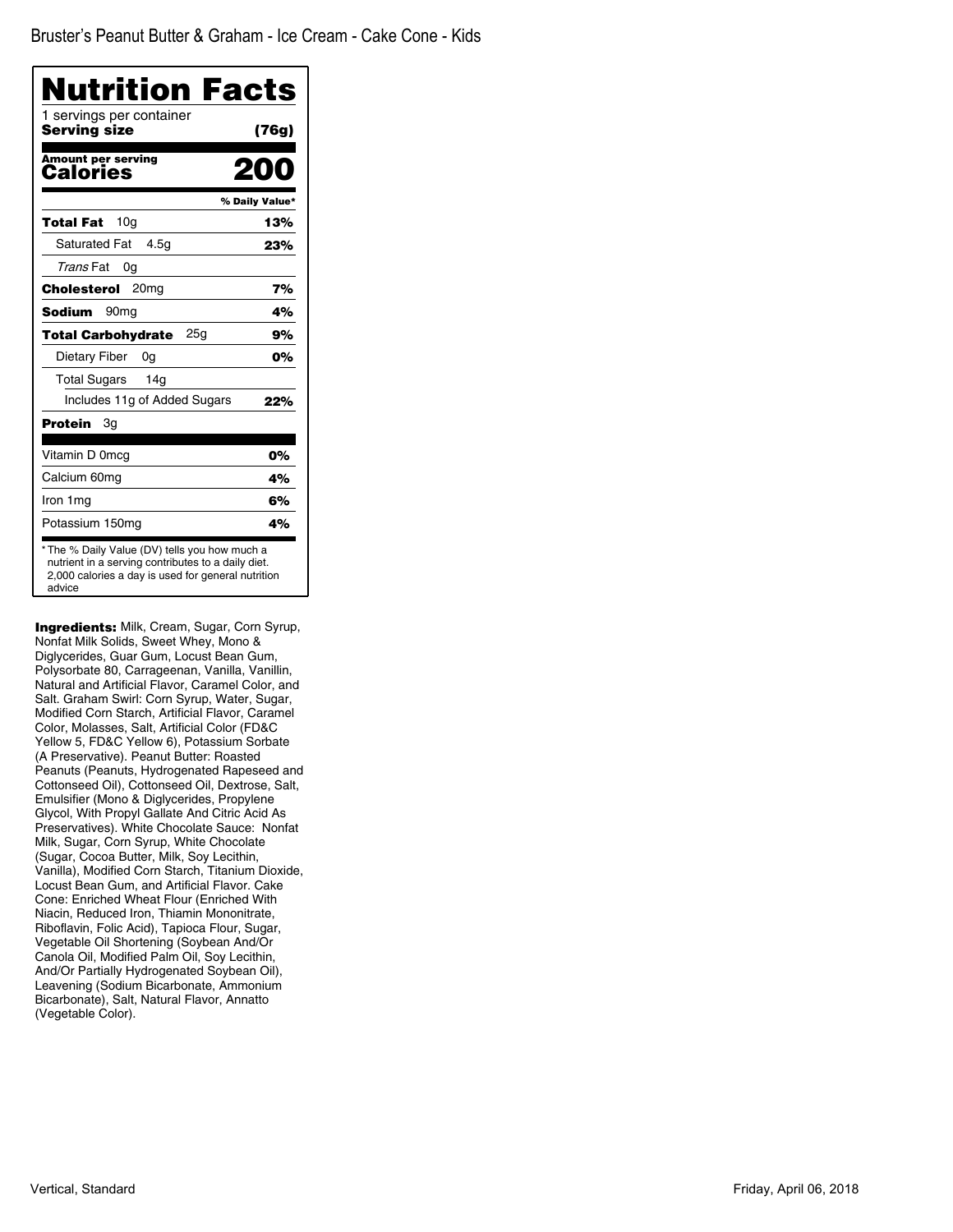| Nutrition Facts                          |                |
|------------------------------------------|----------------|
| 1 servings per container<br>Serving size | (146g)         |
| <b>Amount per serving</b><br>Calories    | 38             |
|                                          | % Daily Value* |
| 20 <sub>g</sub><br>Total Fat             | 26%            |
| <b>Saturated Fat</b><br>9g               | 45%            |
| Trans Fat<br>0g                          |                |
| 40 <sub>mq</sub><br>Cholesterol          | 13%            |
| 170 <sub>mg</sub><br>Sodium              | 7%             |
| 45a<br><b>Total Carbohydrate</b>         | 16%            |
| Dietary Fiber<br><1a                     | 4%             |
| <b>Total Sugars</b><br>28g               |                |
| Includes 22g of Added Sugars             | 44%            |
| Protein<br>6g                            |                |
| Vitamin D 0mcg                           | 0%             |
| Calcium 120mg                            | 10%            |
| Iron 2mg                                 | 10%            |
| Potassium 290mg                          | 6%             |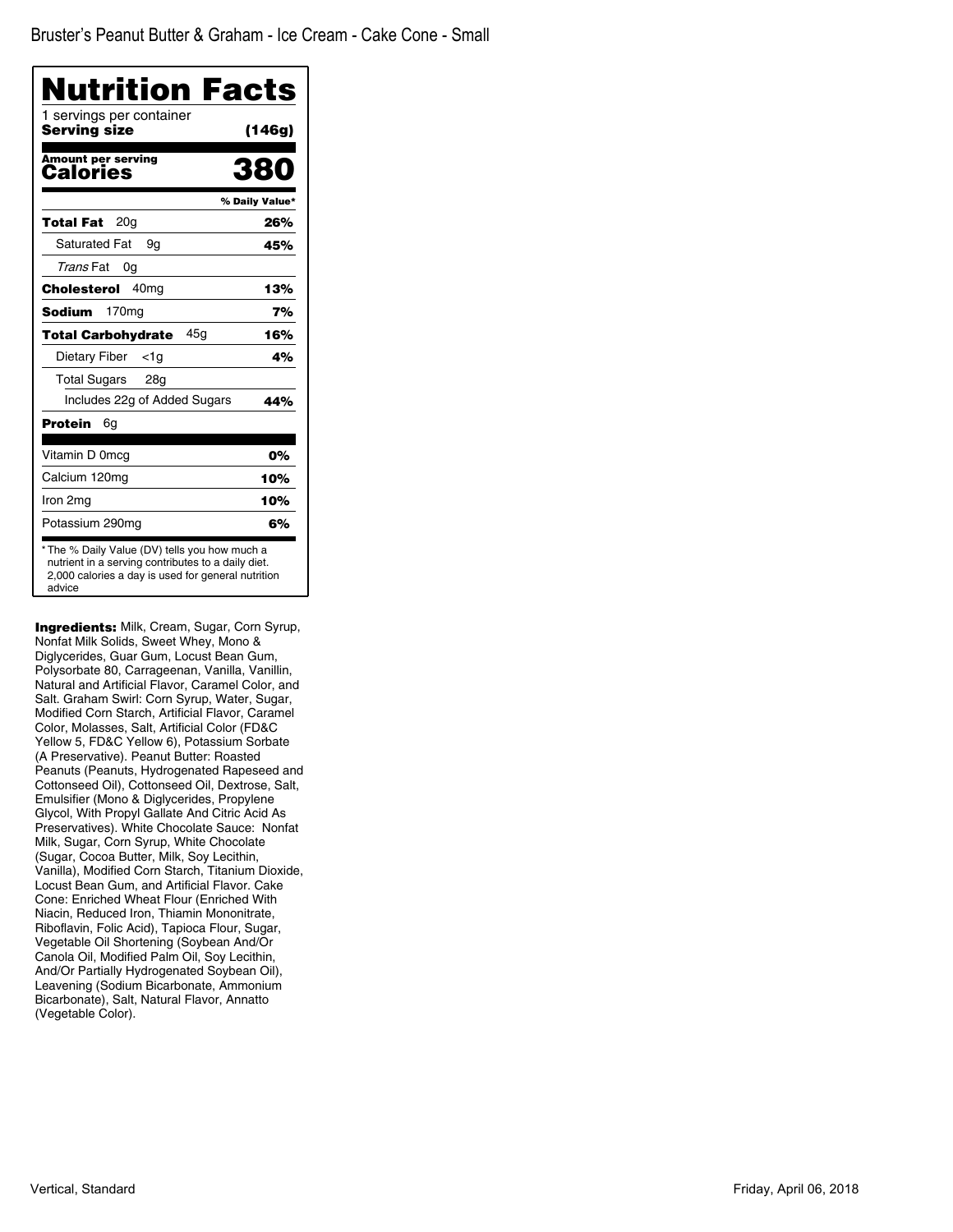| Nutrition Facts                          |                |
|------------------------------------------|----------------|
| 1 servings per container<br>Serving size | (216g)         |
| Amount per serving<br>Calories           | 560            |
|                                          | % Daily Value* |
| 30g<br>Total Fat                         | 38%            |
| <b>Saturated Fat</b><br>13 <sub>q</sub>  | 65%            |
| Trans Fat<br>0g                          |                |
| Cholesterol<br>55 <sub>mg</sub>          | 18%            |
| Sodium<br>250 <sub>mq</sub>              | 11%            |
| 65g<br><b>Total Carbohydrate</b>         | 24%            |
| Dietary Fiber<br>1g                      | 4%             |
| <b>Total Sugars</b><br>43q               |                |
| Includes 33g of Added Sugars             | 66%            |
| Protein<br>9g                            |                |
| Vitamin D 0mcg                           | 0%             |
| Calcium 180mg                            | 15%            |
| Iron 3mg                                 | 15%            |
| Potassium 430mg                          | 10%            |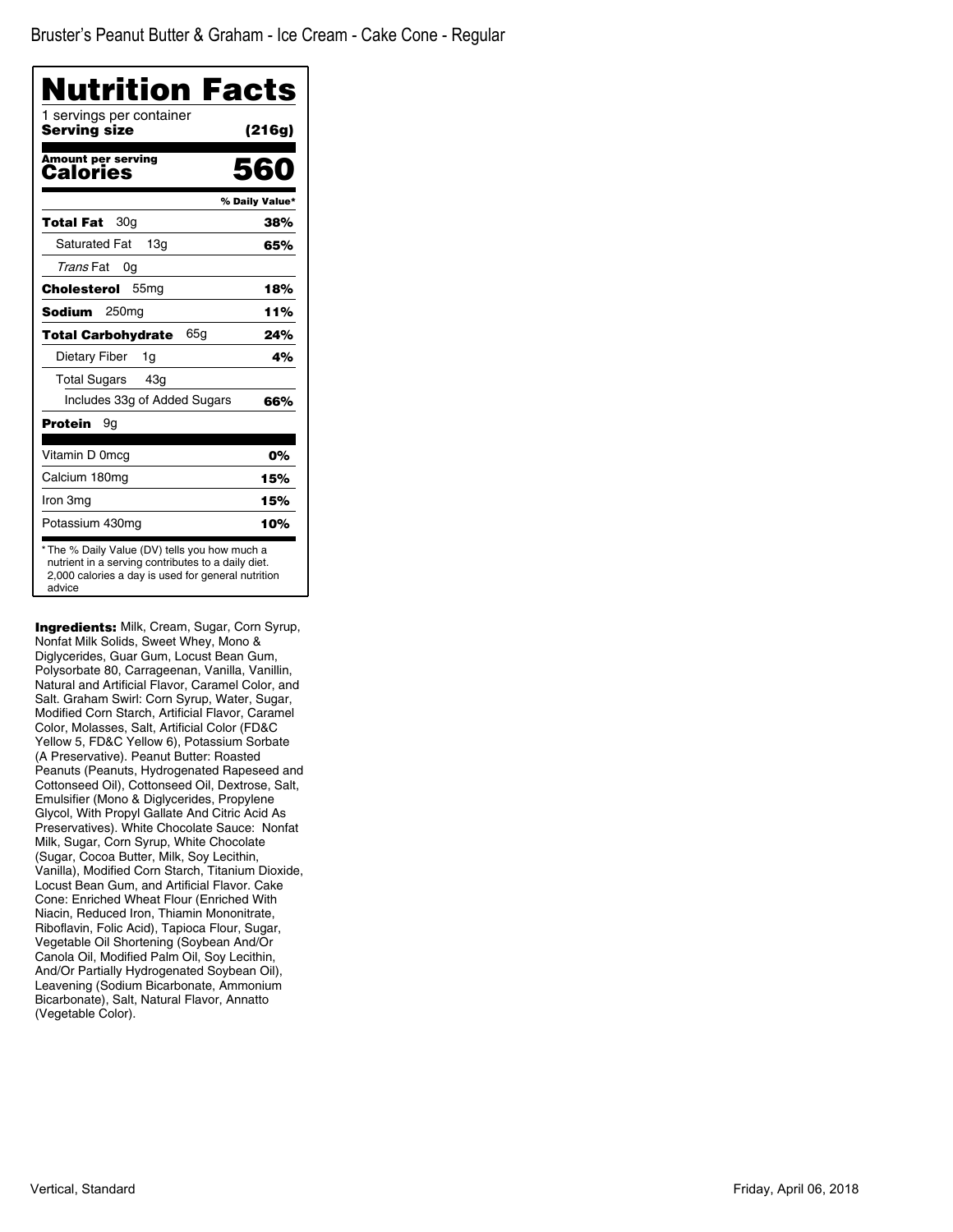| <b>Nutrition Facts</b><br>1 servings per container |                |
|----------------------------------------------------|----------------|
| Serving size                                       | (286g)         |
| <b>Amount per serving</b><br>Calories              | 750            |
|                                                    | % Daily Value* |
| 40a<br>Total Fat                                   | 51%            |
| <b>Saturated Fat</b><br>18a                        | 90%            |
| Trans Fat<br>0g                                    |                |
| Cholesterol<br>75 <sub>mg</sub>                    | 25%            |
| Sodium<br>330 <sub>mg</sub>                        | 14%            |
| 85g<br><b>Total Carbohydrate</b>                   | 31%            |
| Dietary Fiber<br>2g                                | 7%             |
| Total Sugars<br>57 <sub>g</sub>                    |                |
| Includes 45g of Added Sugars                       | 90%            |
| 12a<br>Protein                                     |                |
| Vitamin D 0.4mcg                                   | 2%             |
| Calcium 240mg                                      | 20%            |
| Iron 3mg                                           | 15%            |
| Potassium 570mg                                    | 10%            |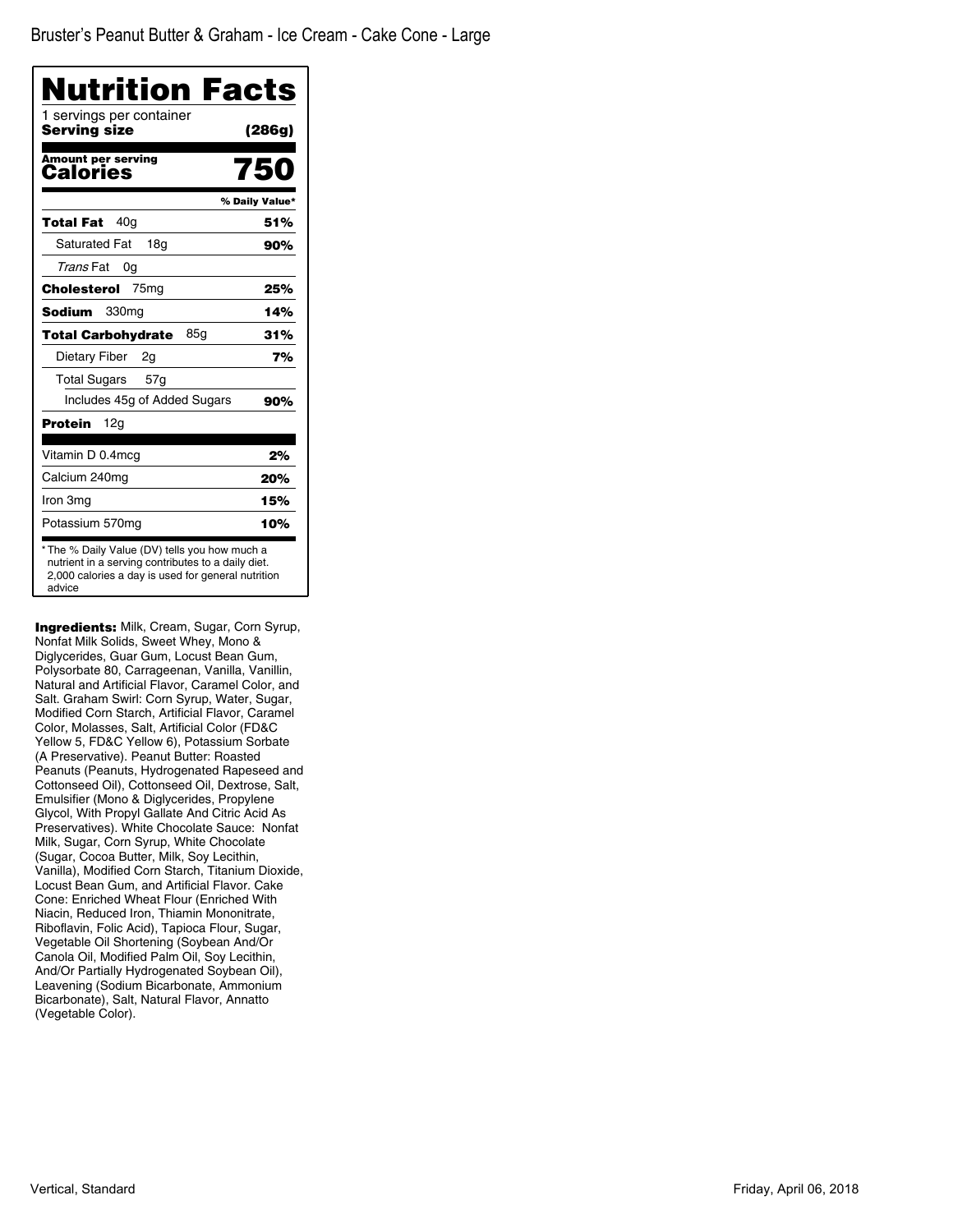| Nutrition Facts                              |                |
|----------------------------------------------|----------------|
| 1 servings per container<br>Serving size     | (70g)          |
| Amount per serving<br>Calories               | 180            |
|                                              | % Daily Value* |
| 10 <sub>q</sub><br>Total Fat                 | 13%            |
| <b>Saturated Fat</b><br>4.5q                 | 23%            |
| Trans Fat<br>0g                              |                |
| 20mg<br>Cholesterol                          | 7%             |
| <b>Sodium</b><br>80 <sub>mq</sub>            | 3%             |
| 20 <sub>g</sub><br><b>Total Carbohydrate</b> | 7%             |
| Dietary Fiber<br>0g                          | 0%             |
| <b>Total Sugars</b><br>14 <sub>g</sub>       |                |
| Includes 11g of Added Sugars                 | 22%            |
| Protein<br>Зg                                |                |
| Vitamin D 0mcg                               | 0%             |
| Calcium 60mg                                 | 4%             |
| Iron 0.7mg                                   | 4%             |
| Potassium 140mg                              | 2%             |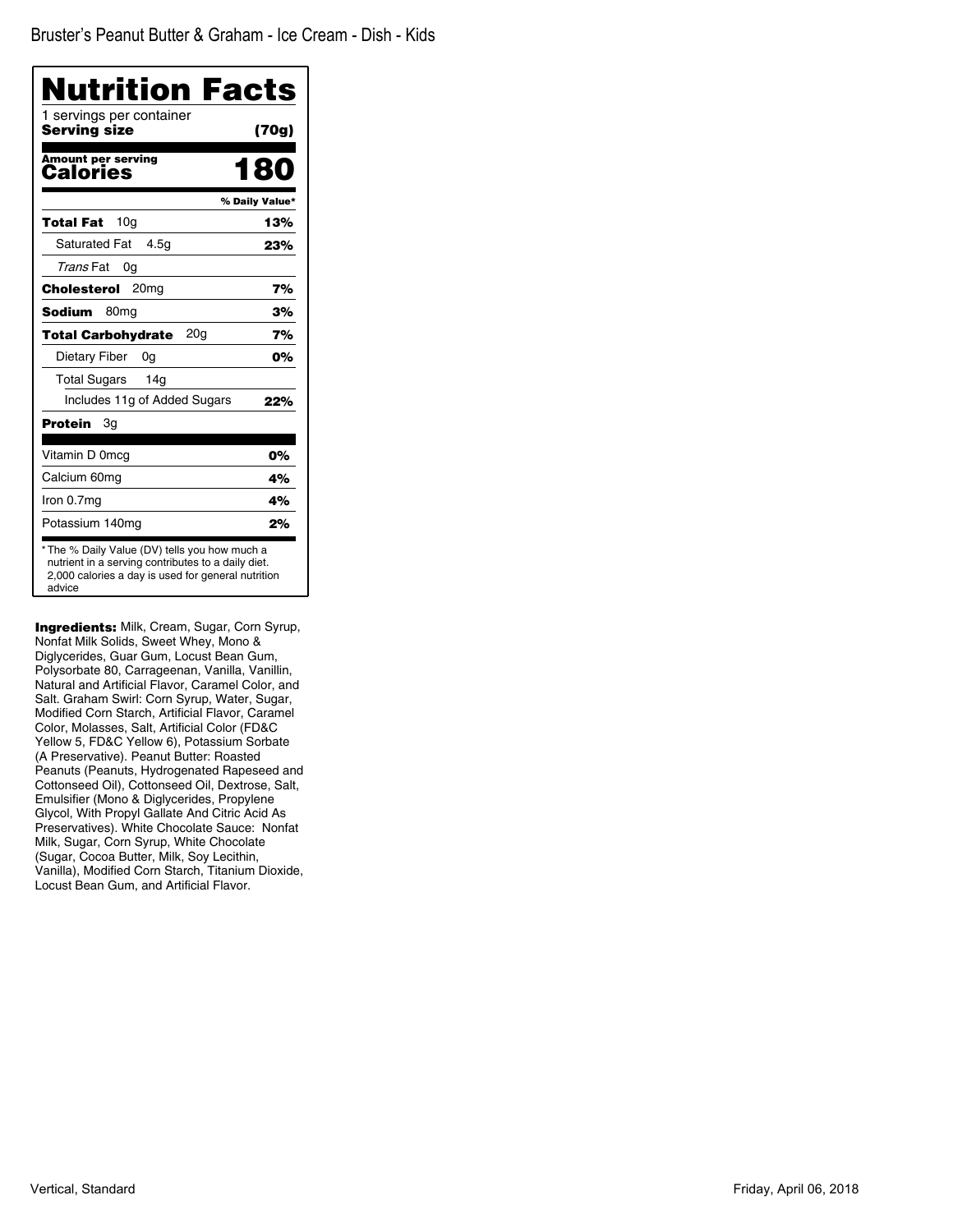| Nutrition Facts<br>1 servings per container  |                |
|----------------------------------------------|----------------|
| Serving size                                 | (140g)         |
| <b>Amount per serving</b><br>Calories        | 360            |
|                                              | % Daily Value* |
| 20a<br>Total Fat                             | 26%            |
| <b>Saturated Fat</b><br>9g                   | 45%            |
| Trans Fat<br>0g                              |                |
| Cholesterol<br>40 <sub>mg</sub>              | 13%            |
| 160 <sub>mg</sub><br>Sodium                  | 7%             |
| 40 <sub>q</sub><br><b>Total Carbohvdrate</b> | 15%            |
| Dietary Fiber<br><1a                         | 4%             |
| Total Sugars<br>28g                          |                |
| Includes 22g of Added Sugars                 | 44%            |
| Protein<br>6g                                |                |
| Vitamin D 0mcg                               | 0%             |
| Calcium 120mg                                | 10%            |
| Iron 1.4mg                                   | 8%             |
| Potassium 280mg                              | 6%             |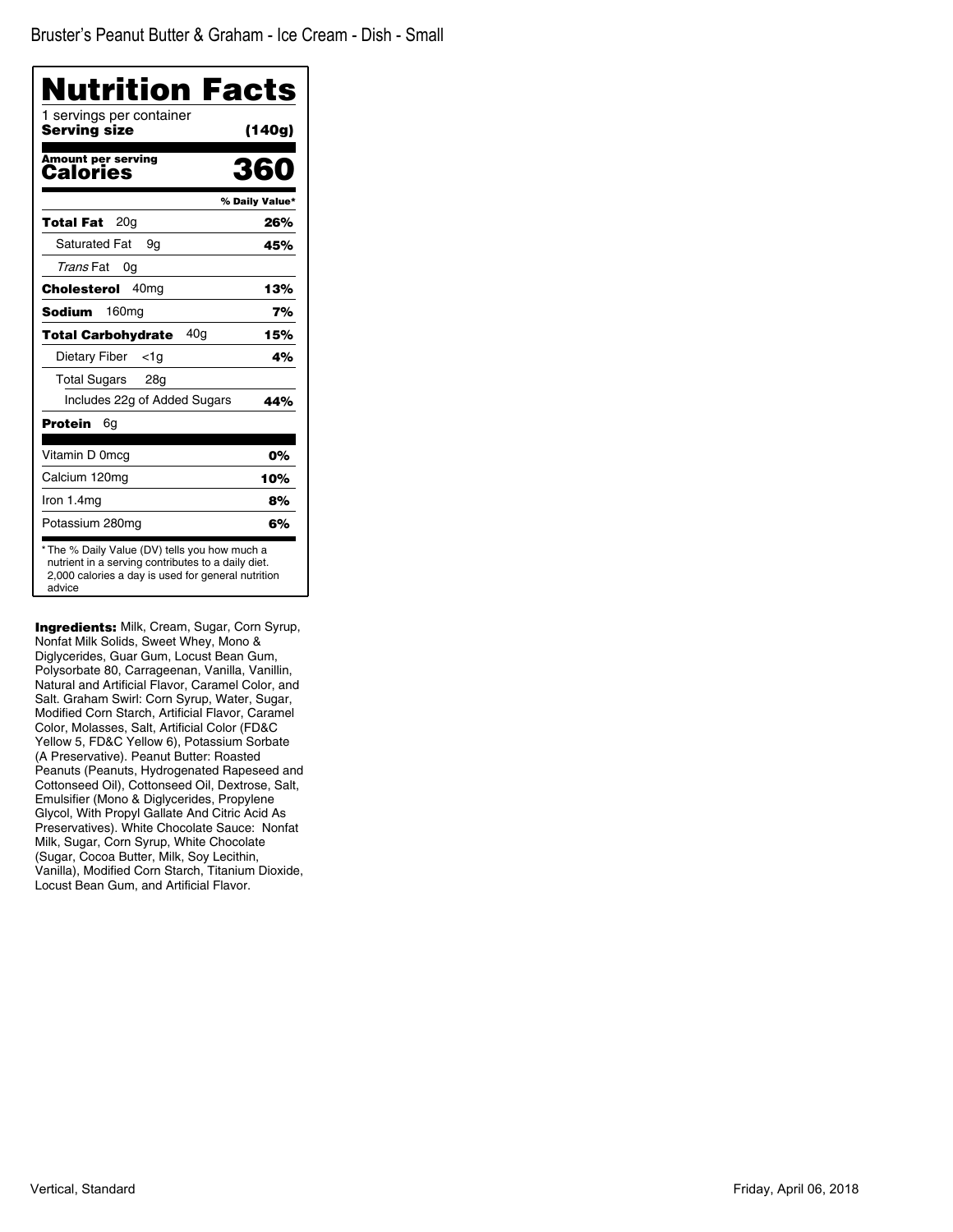| Nutrition Facts<br>1 servings per container  |                |
|----------------------------------------------|----------------|
| Serving size                                 | (210g)         |
| <b>Amount per serving</b><br>Calories        |                |
|                                              | % Daily Value* |
| 30g<br>Total Fat                             | 38%            |
| <b>Saturated Fat</b><br>13 <sub>q</sub>      | 65%            |
| Trans Fat<br>0g                              |                |
| Cholesterol<br>55 <sub>mg</sub>              | 18%            |
| 240 <sub>mg</sub><br>Sodium                  | 10%            |
| 60 <sub>q</sub><br><b>Total Carbohydrate</b> | 22%            |
| Dietary Fiber<br>1g                          | 4%             |
| <b>Total Sugars</b><br>42a                   |                |
| Includes 33g of Added Sugars                 | 66%            |
| Protein<br>8g                                |                |
| Vitamin D 0mcg                               | 0%             |
| Calcium 180mg                                | 15%            |
| Iron 2mg                                     | 10%            |
| Potassium 420mg                              | 8%             |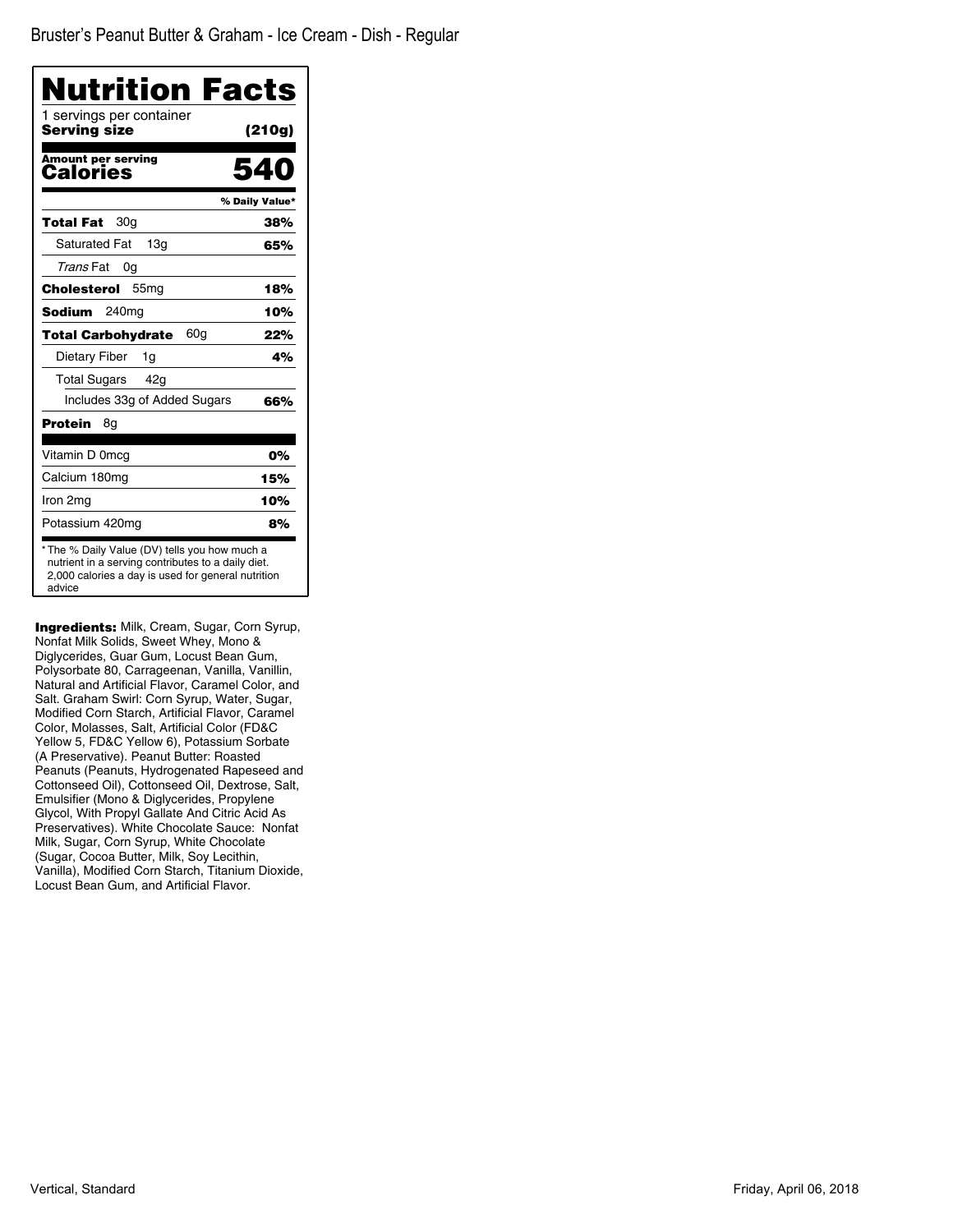| Nutrition Facts                          |                |
|------------------------------------------|----------------|
| 1 servings per container<br>Serving size | (280g)         |
| <b>Amount per serving</b><br>Calories    | 720            |
|                                          | % Daily Value* |
| 39q<br>Total Fat                         | 50%            |
| Saturated Fat<br>18a                     | 90%            |
| Trans Fat<br>0g                          |                |
| Cholesterol<br>75 <sub>mg</sub>          | 25%            |
| <b>Sodium</b><br>320 <sub>mq</sub>       | 14%            |
| 80g<br><b>Total Carbohydrate</b>         | 29%            |
| Dietary Fiber<br>2g                      | 7%             |
| Total Sugars 57g                         |                |
| Includes 44g of Added Sugars             | 88%            |
| Protein<br>11g                           |                |
| Vitamin D 0.4mcg                         | 2%             |
| Calcium 240mq                            | 20%            |
| Iron 3mg                                 | 15%            |
| Potassium 560mg                          | 10%            |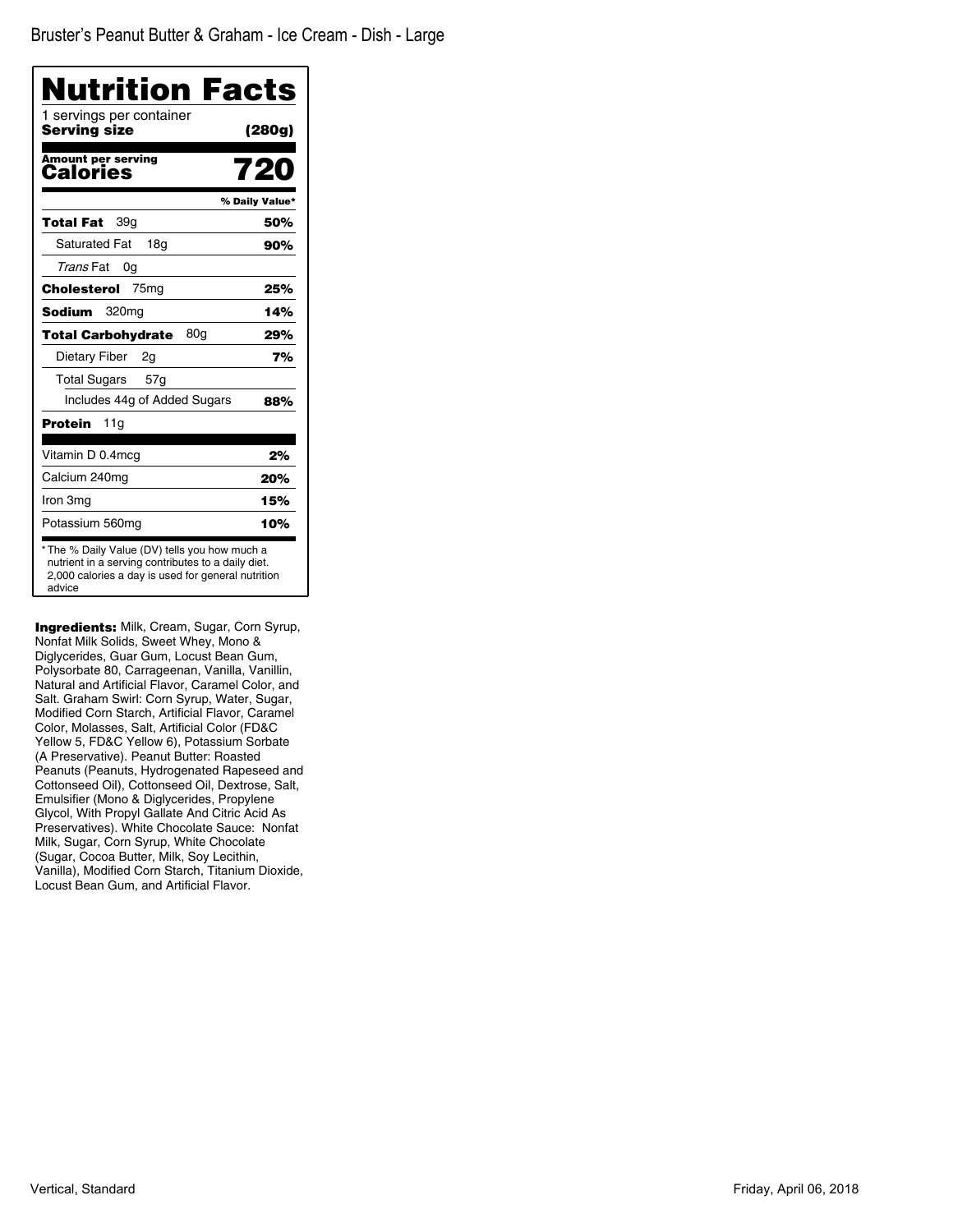| Nutrition Facts                          |                |
|------------------------------------------|----------------|
| 1 servings per container<br>Serving size | (83g)          |
| Amount per serving<br>Calories           |                |
|                                          | % Daily Value* |
| 10 <sub>q</sub><br>Total Fat             | 13%            |
| <b>Saturated Fat</b><br>4.5q             | 23%            |
| Trans Fat<br>0g                          |                |
| Cholesterol<br>20 <sub>mg</sub>          | 7%             |
| 100 <sub>mg</sub><br>Sodium              | 4%             |
| 32a<br>Total Carbohydrate                | 12%            |
| Dietary Fiber<br>0g                      | 0%             |
| <b>Total Sugars</b><br>17g               |                |
| Includes 14g of Added Sugars             | 28%            |
| Protein<br>Зg                            |                |
| Vitamin D 0mcg                           | 0%             |
| Calcium 80mg                             | 6%             |
| Iron 1mg                                 | 6%             |
| Potassium 160mg                          | 4%             |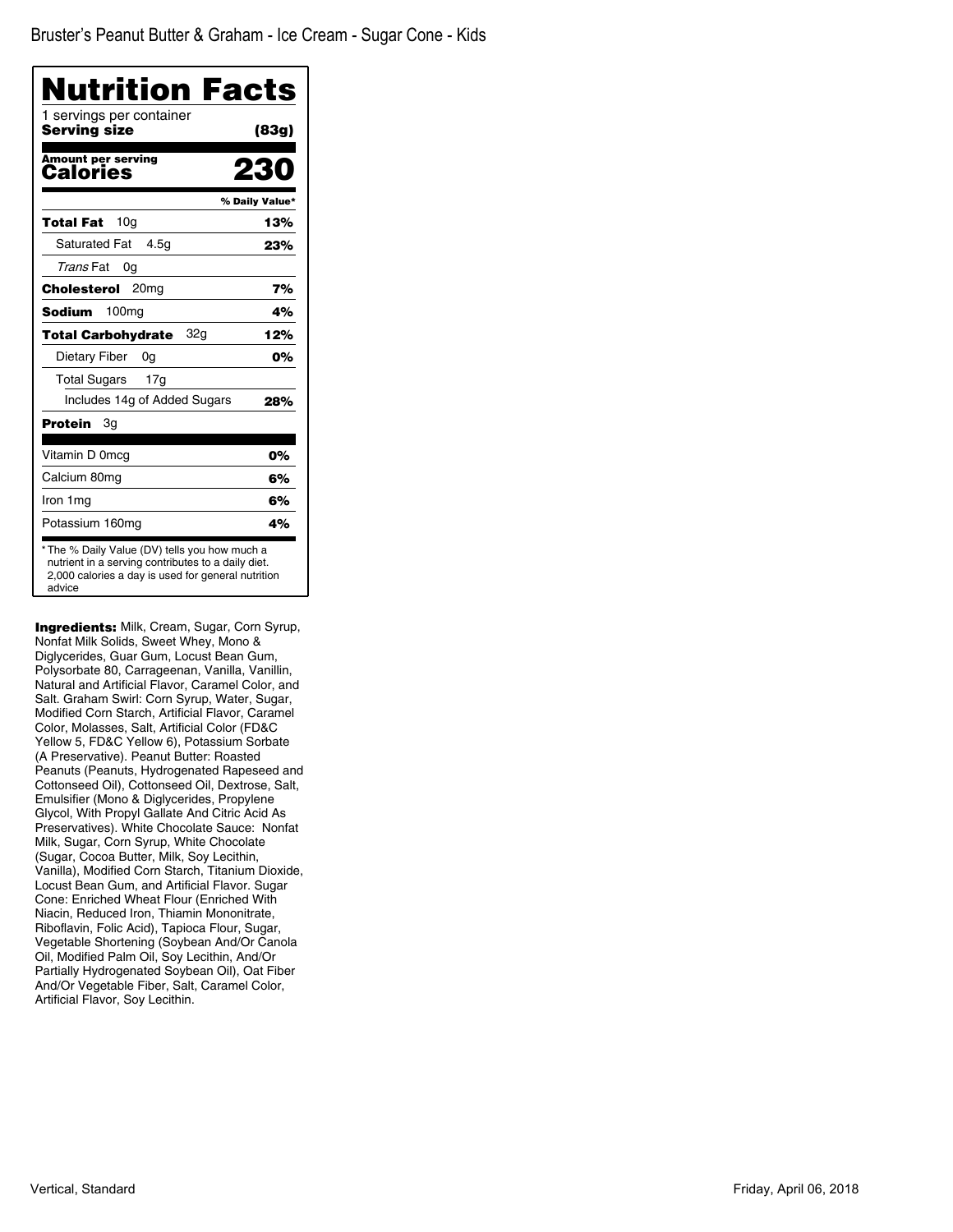| Nutrition Facts<br>1 servings per container |                |
|---------------------------------------------|----------------|
| Serving size                                | (153g)         |
| <b>Amount per serving</b><br>Calories       | 410            |
|                                             | % Daily Value* |
| 20g<br>Total Fat                            | 26%            |
| <b>Saturated Fat</b><br>9g                  | 45%            |
| Trans Fat<br>0g                             |                |
| 40 <sub>mq</sub><br>Cholesterol             | 13%            |
| Sodium<br>180mg                             | 8%             |
| <b>Total Carbohydrate</b><br>52a            | 19%            |
| Dietary Fiber<br>$<$ 1g                     | 4%             |
| <b>Total Sugars</b><br>31g                  |                |
| Includes 25g of Added Sugars                | 50%            |
| Protein<br>6g                               |                |
| Vitamin D 0mcg                              | 0%             |
| Calcium 140mg                               | 10%            |
| Iron 2mg                                    | 10%            |
| Potassium 300mg                             | 6%             |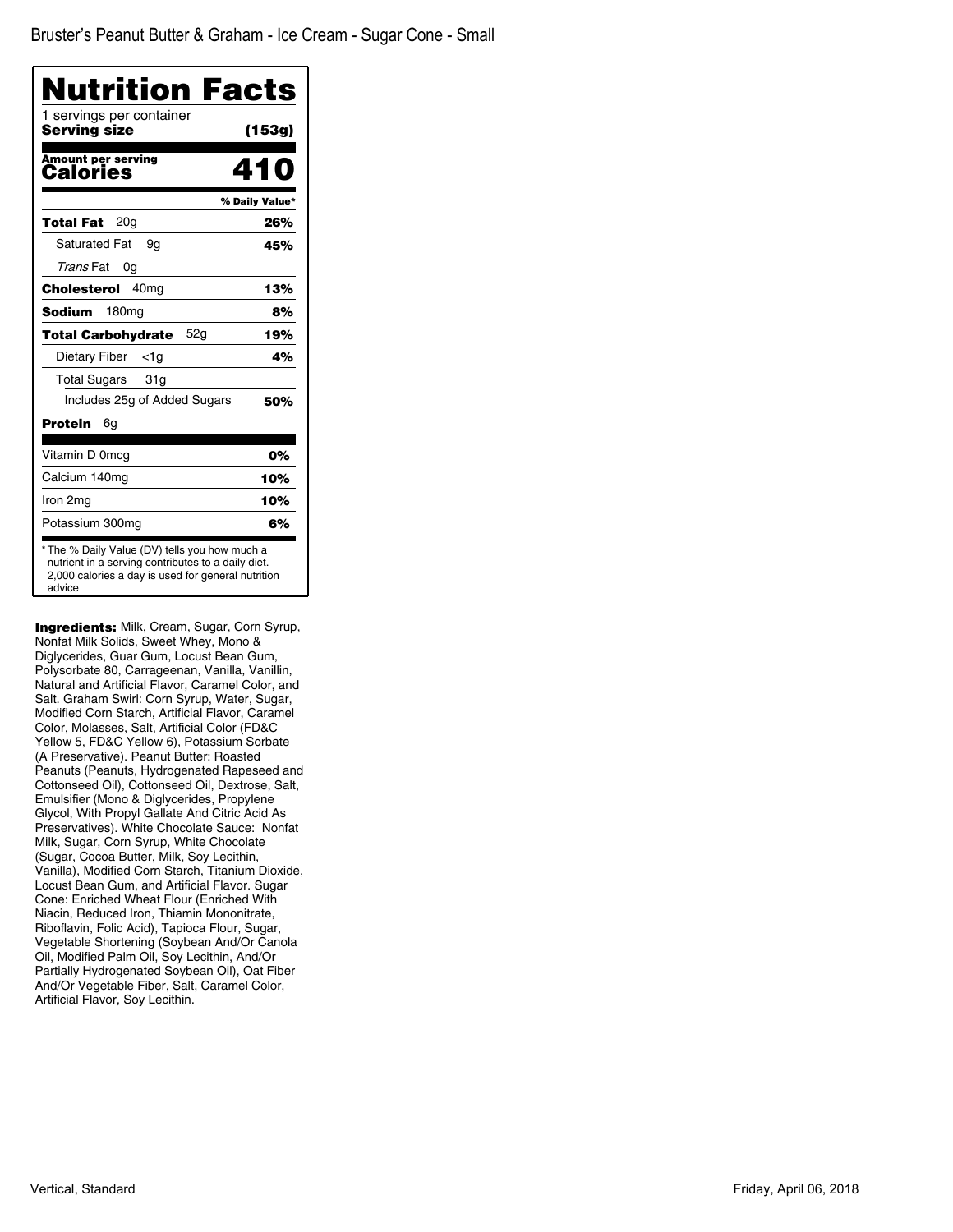| Nutrition Facts                          |                |
|------------------------------------------|----------------|
| 1 servings per container<br>Serving size | (223g)         |
| <b>Amount per serving</b><br>Calories    |                |
|                                          | % Daily Value* |
| 30g<br>Total Fat                         | 38%            |
| <b>Saturated Fat</b><br>13q              | 65%            |
| Trans Fat<br>0g                          |                |
| Cholesterol<br>55 <sub>mg</sub>          | 18%            |
| Sodium<br>260mg                          | 11%            |
| 72g<br><b>Total Carbohydrate</b>         | 26%            |
| Dietary Fiber<br>1g                      | 4%             |
| <b>Total Sugars</b><br>45g               |                |
| Includes 36g of Added Sugars             | 72%            |
| Protein<br>9g                            |                |
| Vitamin D 0mcg                           | 0%             |
| Calcium 200mg                            | 15%            |
| Iron 3mg                                 | 15%            |
| Potassium 440mg                          | 10%            |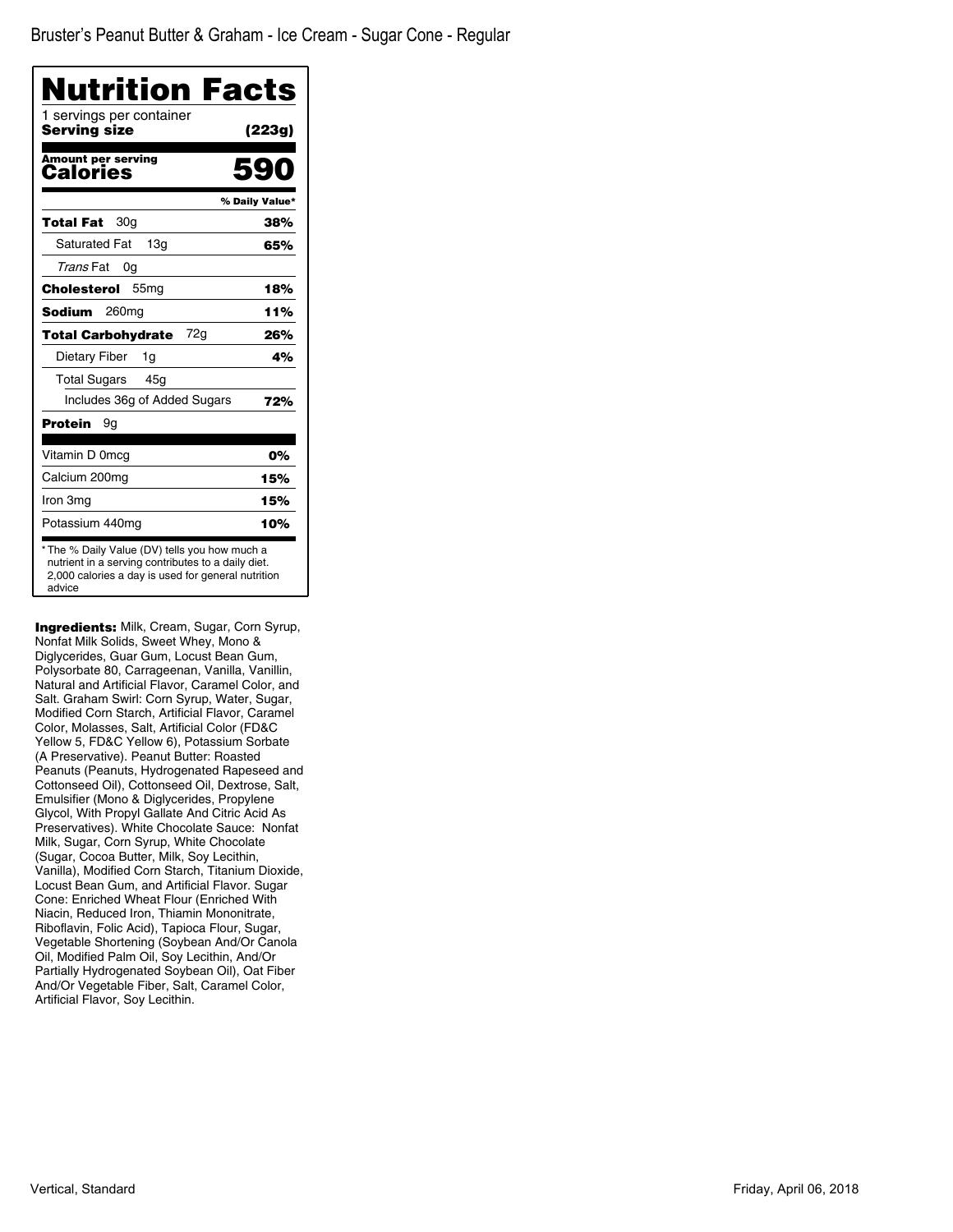| Nutrition Facts                          |                |
|------------------------------------------|----------------|
| 1 servings per container<br>Serving size | (293g)         |
| <b>Amount per serving</b><br>Calories    | 770            |
|                                          | % Daily Value* |
| 40 <sub>g</sub><br>Total Fat             | 51%            |
| <b>Saturated Fat</b><br>18 <sub>q</sub>  | 90%            |
| Trans Fat<br>0g                          |                |
| Cholesterol<br>75ma                      | 25%            |
| Sodium<br>340mg                          | 15%            |
| <b>Total Carbohydrate</b><br>92g         | 33%            |
| Dietary Fiber<br>2g                      | 7%             |
| <b>Total Sugars</b><br>60 <sub>q</sub>   |                |
| Includes 47g of Added Sugars             | 94%            |
| Protein<br>12g                           |                |
| Vitamin D 0.4mcg                         | 2%             |
| Calcium 260mg                            | 20%            |
| Iron 3mg                                 | 15%            |
| Potassium 590mg                          | 15%            |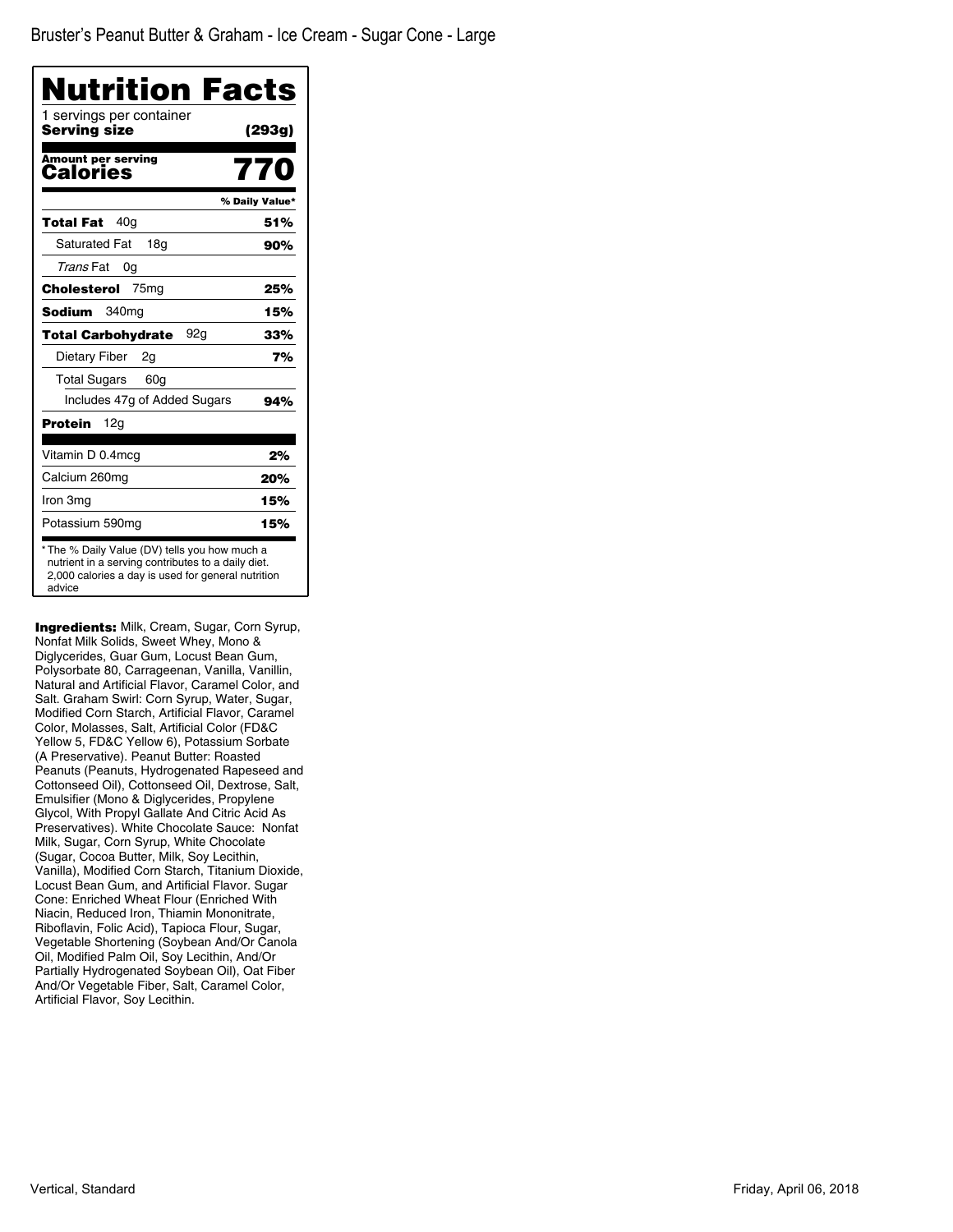| Nutrition Facts<br>1 servings per container |                |
|---------------------------------------------|----------------|
| Serving size                                | (76g)          |
| <b>Amount per serving</b><br>Calories       |                |
|                                             | % Daily Value* |
| 10 <sub>q</sub><br>Total Fat                | 13%            |
| <b>Saturated Fat</b><br>4.5g                | 23%            |
| Trans Fat<br>0g                             |                |
| Cholesterol<br>20 <sub>mq</sub>             | 7%             |
| Sodium<br>90 <sub>mq</sub>                  | 4%             |
| 25a<br><b>Total Carbohydrate</b>            | 9%             |
| Dietary Fiber<br>0g                         | 0%             |
| <b>Total Sugars</b><br>14 <sub>g</sub>      |                |
| Includes 11g of Added Sugars                | 22%            |
| Protein<br>Зg                               |                |
| Vitamin D 0mcq                              | 0%             |
| Calcium 60mg                                | 4%             |
| Iron 1mg                                    | 6%             |
| Potassium 150mg                             | 4%             |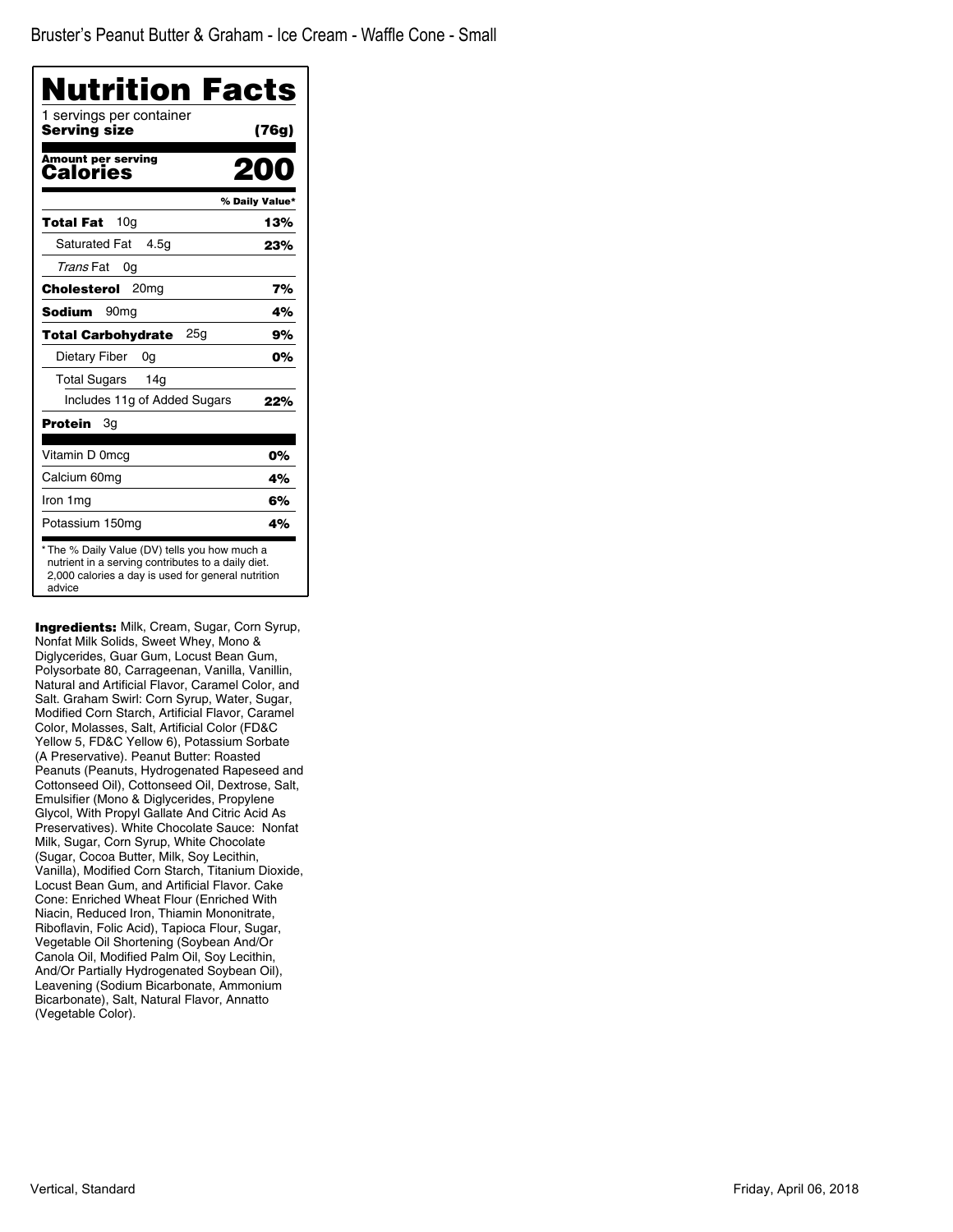| Nutrition Facts<br>1 servings per container |                |
|---------------------------------------------|----------------|
| Serving size                                | (76g)          |
| <b>Amount per serving</b><br>Calories       |                |
|                                             | % Daily Value* |
| 10 <sub>g</sub><br>Total Fat                | 13%            |
| <b>Saturated Fat</b><br>4.5g                | 23%            |
| Trans Fat<br>0g                             |                |
| Cholesterol<br>20 <sub>mq</sub>             | 7%             |
| Sodium<br>90 <sub>mq</sub>                  | 4%             |
| 25a<br><b>Total Carbohydrate</b>            | 9%             |
| Dietary Fiber<br>0a                         | 0%             |
| <b>Total Sugars</b><br>14 <sub>q</sub>      |                |
| Includes 11g of Added Sugars                | 22%            |
| Protein<br>Зg                               |                |
| Vitamin D 0mcg                              | 0%             |
| Calcium 60mg                                | 4%             |
| Iron 1mg                                    | 6%             |
| Potassium 150mg                             | 4%             |